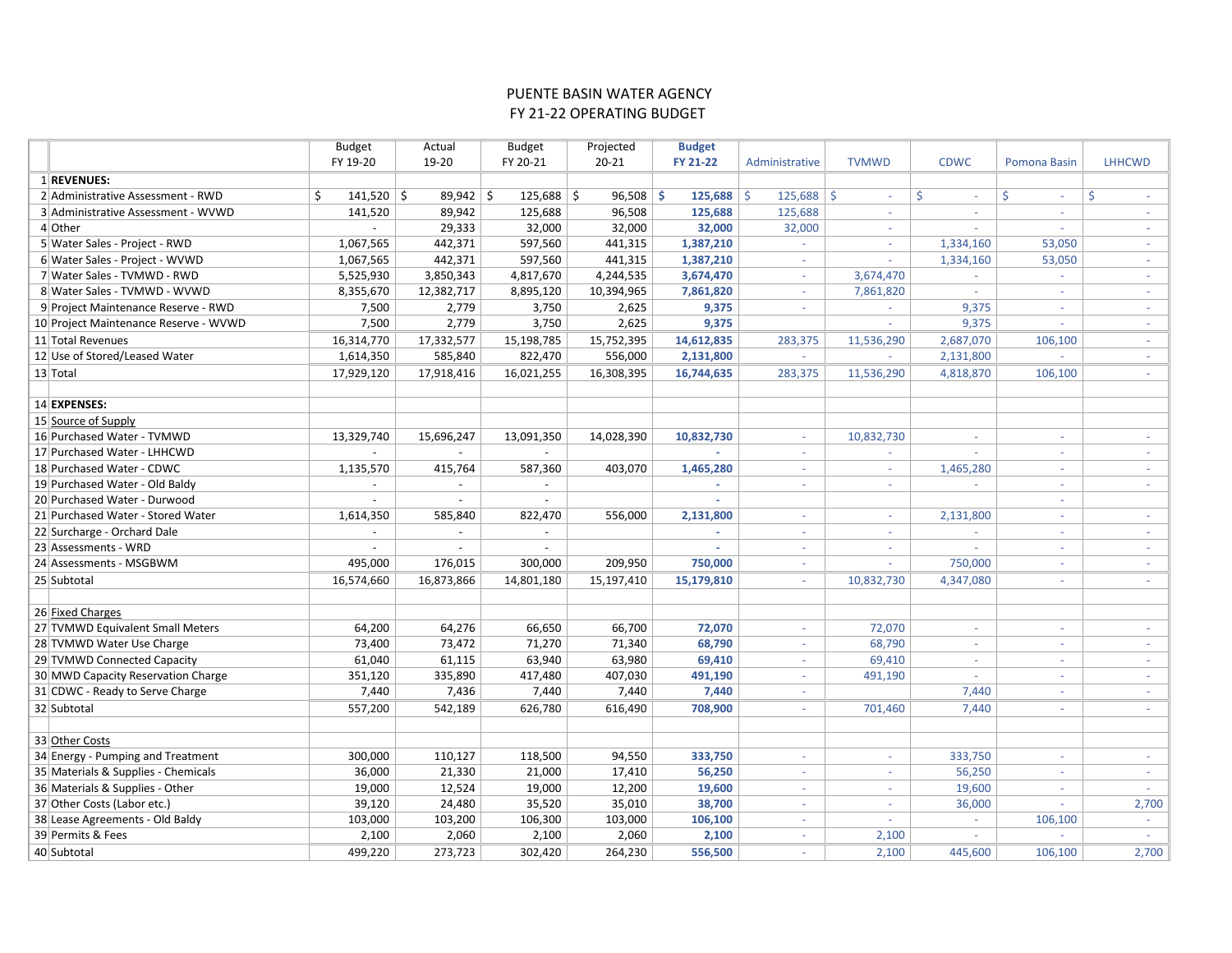|                                                  | <b>Budget</b>            | Actual                   | <b>Budget</b>        | Projected                | <b>Budget</b>         |                |                          |                   |               |               |
|--------------------------------------------------|--------------------------|--------------------------|----------------------|--------------------------|-----------------------|----------------|--------------------------|-------------------|---------------|---------------|
|                                                  | FY 19-20                 | 19-20                    | FY 20-21             | $20 - 21$                | FY 21-22              | Administrative | <b>TVMWD</b>             | <b>CDWC</b>       | Pomona Basin  | <b>LHHCWD</b> |
|                                                  |                          |                          |                      |                          |                       |                |                          |                   |               |               |
| 41 Administrative & General                      |                          |                          |                      |                          |                       |                |                          |                   |               |               |
| $42$ Legal                                       | 100,000                  | 56,798                   | 100,000              | 50,000                   | 100,000               | 100,000        | $\overline{\phantom{a}}$ | $\sim$            | ٠             |               |
| 43 Engineering                                   | 5,000                    | 1,396                    | 5,000                | 1,600                    | 5,000                 | 5,000          | $\overline{\phantom{a}}$ | $\sim$            |               |               |
| 44 Professional Services-Other                   | 125,000                  | 117,848                  | 125,000              | 113,620                  | 125,000               | 125,000        | $\overline{\phantom{a}}$ | $\sim$            | ٠             |               |
| 45 Insurance - Property & Liability              | 5,000                    | 2,139                    | 5,000                | 4,300                    | 5,000                 | 5,000          | $\sim$                   | $\sim$            | ٠             | $\sim$        |
| 46 Accounting/Auditing                           | 8,040                    | 9,090                    | 8,375                | 8,375                    | 8,375                 | 8,375          | $\sim$                   | $\sim$            | ٠             |               |
| 47 Administrative Expenses - Other               | 40,000                   | 35,809                   | 40,000               | 47,120                   | 40,000                | 40,000         | $\sim$                   | $\sim$            | ٠             | $\sim$        |
| 48 Subtotal                                      | 283,040                  | 223,081                  | 283,375              | 225,015                  | 283,375               | 283,375        | $\overline{\phantom{a}}$ | $\sim$            | $\sim$        | $\sim$        |
|                                                  |                          |                          |                      |                          |                       |                |                          |                   |               |               |
| 49 Total Expenses                                | \$17,914,120             | 17,912,858<br>S.         | \$16,013,755         | 16,303,145<br>Ŝ.         | S.<br>$16,728,585$ \$ | 283,375        | 11,536,290<br>Ŝ.         | $4,800,120$ \$    | 106,100       | 2,700<br>-Ś   |
|                                                  |                          |                          |                      |                          |                       |                |                          |                   |               |               |
| 50 Other Income/(Expense)                        | $\overline{\phantom{a}}$ | $\overline{\phantom{a}}$ | $\blacksquare$       | $\overline{\phantom{a}}$ | $\sim$                |                | $\overline{\phantom{a}}$ | $\sim$            | $\sim$        |               |
| 51 Interest Income                               | 10,000                   | 21,066                   | 10,000               | 8,000                    | 6,000                 | 6,000          | $\overline{\phantom{a}}$ | $\sim$            | ۰             |               |
| 52 Leased Water Revenue                          |                          |                          |                      | 50,000                   | 62,500                | 62,500         | $\sim$                   | $\sim$            |               |               |
| 53 Depreciation                                  |                          |                          |                      |                          |                       |                | $\sim$                   | $\sim$            | ٠             |               |
| 54 Subtotal                                      | 10,000                   | 21,066                   | 10,000               | 58,000                   | 68,500                | 68,500         | $\overline{\phantom{a}}$ | $\sim$            | ٠             |               |
|                                                  |                          |                          |                      |                          |                       |                |                          |                   |               |               |
| 55 Net Income (Loss) Before Transfers            | Ś.<br>$25,000$   \$      | 26,624                   | -\$<br>$17,500$   \$ | $63,250$ \$              | $84,550$   \$         | 68,500         | ۱Ś.<br>$\sim$            | $18,750$ \$<br>Ś  | ٠             | (2,700)<br>Ś  |
| 56 Transfers In: Maint. Reserve Funds Used       |                          |                          |                      |                          |                       |                | $\sim$                   |                   | ٠             |               |
| 57 Transfers Out: Maint. Reserve Funds Collected | (15,000)                 | (5, 558)                 | (7,500)              | (5,250)                  | (18,750)              |                | $\overline{\phantom{a}}$ | (18,750)          |               |               |
| 58 Net Income (Loss) After Transfers             | \$<br>$10,000$   \$      | $21,066$   \$            | $10,000$   \$        | $58,000$   \$            | 65,800 $\frac{1}{2}$  | $68,500$ \$    | $\sim$                   | Ś<br>$\sim$       | Ŝ.            | (2,700)       |
|                                                  |                          |                          |                      |                          |                       |                |                          |                   |               |               |
| 59 PBWA Maintenance Reserve                      |                          |                          |                      |                          | <b>Total</b>          | Administrative | <b>TVMWD</b>             | <b>CDWC</b>       | Pomona Basin  | <b>LHHCWD</b> |
| 60 Beginning Balance July 1                      | Ś<br>140,599             | Ŝ.<br>140,599            | -Ś<br>146,157        | $146,157$ \$<br>Ŝ.       | 151,407               | Ś              | Ŝ<br>۰                   | Ś<br>130,314      | <b>S</b><br>٠ | 21,094        |
| 61 Transfers In                                  | 15,000                   | 5,558                    | 7,500                | 5,250                    | 18,750                | $\sim$         | $\sim$                   | 18,750            | ٠             |               |
| 62 Transfers Out                                 |                          |                          |                      |                          |                       |                | $\sim$                   |                   |               |               |
| 63 Ending Balance June 30                        | Ś.<br>$155,599$ \$       | 146, 157                 | 153,657<br>-\$       | $151,407$ \$             | $170,157$ \$          |                | <b>S</b><br>$\sim$       | Ś<br>$149,064$ \$ |               | 21,094        |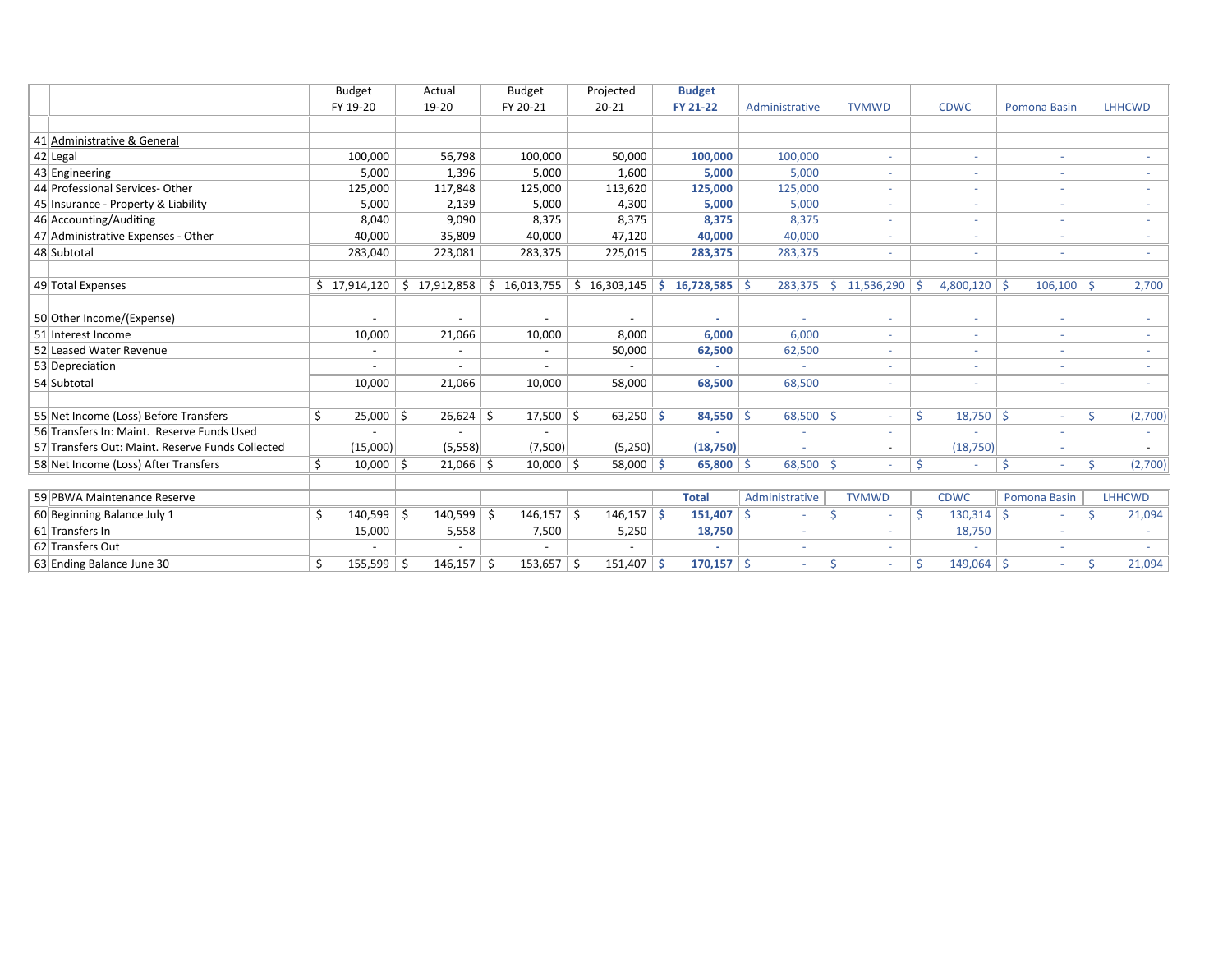# PUENTE BASIN WATER AGENCY FY 2021‐22 Budget Supplement

The following is a supplement to the proposed budget and is intended to provide more specific detail and explanation of the major revenues and expenses proposed in the FY 21‐22 Operating Budget.

# **REVENUES**

## Administrative Assessments RWD/WVWD

Represents payments received from the WVWD and RWD related to the administrative costs of the District. The administrative costs of the District are shared equally by both agencies.

## Water Sales ‐ Project RWD/WVWD

Represents payments received from the WVWD and RWD related to the production of water from PBWA water reliability projects. The costs and benefits of these projects is shared equally by the agencies.

## Water Sales ‐TVMWD

Represents payments received from the WVWD and RWD related to water purchased from TVMWD. Unlike the project water sales, the amounts collected from each agency are based on the estimated costs associated with each individual agency's estimated purchases through the Joint Water Line. These costs include both the commodity and fixed charges assessed by TVMWD.

### Project Maintenance Reserve

In an effort to ensure sufficient money is available to repair and maintain the LHCWD and CDWC projects, the agencies decided, through separate project agreements, to establish a maintenance reserve account to fund the repair of the facilities. The amounts collected will be reserved for this purpose. For FY 21‐22 the budgeted amount is \$18,750, related to expected production from the Cal Domestic project of 3,750 acre‐feet. No water production related to other projects has been included in the budget. The maintenance reserve amounts are to be funded equally by the agencies.

# Stored/Leased Water

The PBWA, through RWD and WVWD, has over the past several years purchased and stored untreated water in the Main Basin to be used initially by the CDWC project. For the current year budget, it is anticipated that the CDWC project will produce 3,750 AF of water. The average cost of the stored water is \$568.48 per acre‐foot, this amount has been included in the budgeted expenses and revenues.

# **EXPENSES**

# Source of Supply

Purchased Water ‐ TVMWD ‐ Represents the commodity cost, including TVMWD's surcharge, associated with the purchase of water from TVMWD. Costs are based on purchases of 9,750 acre‐feet (RWD 3,125 acre‐feet; WVWD 6,625 acre-feet).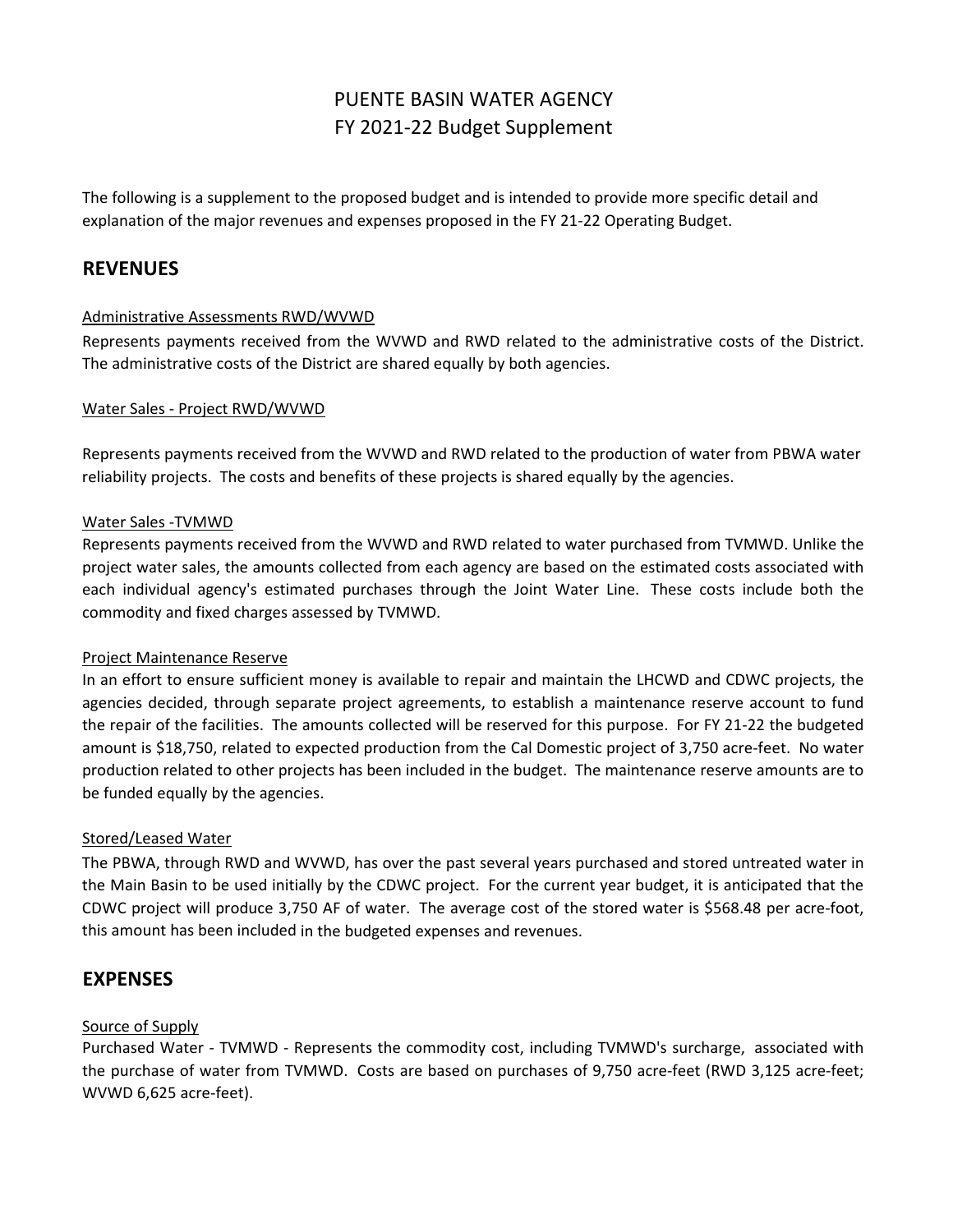# PUENTE BASIN WATER AGENCY FY 2021‐22 Budget Supplement

Purchased Water ‐ LHHCWD ‐ Represents the estimated charges associated with purchase of water from LHHCWD, as outlined in the agreement. For FY 21-22, no water production has been included in the budget.

Purchased Water ‐ CDWC ‐ Represents the estimated charges associated with purchase of water from CDWC, as outlined in the agreement. Includes the cost of untreated water, previously purchased and stored in the Main Basin. Based on water purchases of 3,750 acre‐feet.

Surcharge Orchard Dale ‐ In addition to the costs charged by LHHCWD, the District must also pay a per acre‐foot surcharge to Orchard Dale Water. No amount has been budgeted for FY 21‐22.

Assessments ‐ WRD ‐ Represents the cost of replenishment water related to the LHHCWD project. Based on water purchases of 3,750 acre‐feet

### Fixed Charges

These charges represent the fixed charges assessed to each respective agency by TVMWD and CDWC. These charges include the Imported Water Use Charge, Connected Capacity, Equivalent Small Meters, MWD Capacity Reservation Charge, and the CDWC Ready to Serve Charge. For the year the total charges are estimated to be \$701,460. RWD's share of this amount is \$201,390 and WVWD's share is \$500,070.

#### Other Costs

Energy ‐ Represents the power cost associated with the pumping activities and treatment facilities of the water reliability projects.

Materials and Supplies ‐ Chemicals ‐ Estimated costs for chemicals used for the treatment facilities associated with the water reliability projects.

Materials and Supplies ‐ Other ‐ Estimated costs for other miscellaneous supplies necessary for the operation of the projects.

Other Costs ‐ Estimated costs for RWD Labor and other professional fees related to operating and maintaining the project facilities.

Permits & Fees ‐ Includes costs for WRD Admin Budget, Central Basin Water Rights fees, and Water Research foundation fees paid through TVMWD.

### Administrative & General

Legal ‐ To provide funds for legal expense related to the activities of the PBWA.

Engineering ‐ To provide funds for professional engineering fees related to the management and reporting requirements for the Puente Basin